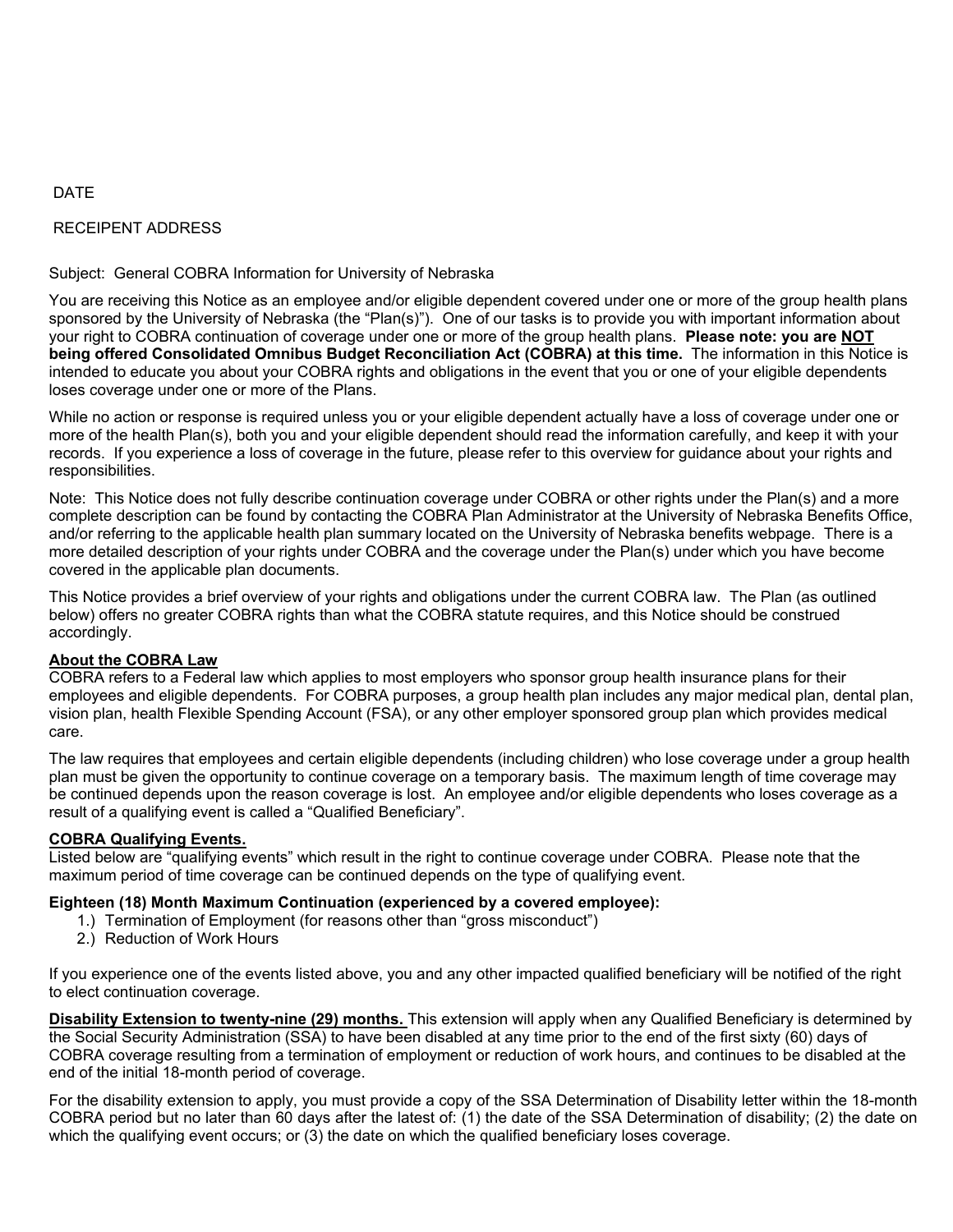**Second Qualifying Event Extension to thirty-six (36) months.** If a Qualified Beneficiary experiences a second qualifying event during the 18-or 29-month COBRA continuation coverage resulting from termination of employment or reduction of work hours, then the eligible dependent(s) will qualify for an extension of COBRA continuation coverage of up to 36 months from the original qualifying event. A covered employee or qualified beneficiary must provide notice of the second qualifying event within 60 days of the event in order to qualify for the extension. Events eligible for the extension of coverage are those listed below (but only to the extent that they would have caused a loss of coverage under the Plan(s) if it was the initial qualifying event):

### **Thirty-Six (36) Month Maximum Continuation (experienced by a covered eligible dependent):**

- 1) Death of an employee
- 2) Divorce or legal separation
- 3) Dependent child no longer meets the Plan's definition of a dependent

In addition, if you become entitled to Medicare and then experience a qualifying event or reduction in hours of employment within 18 months of the Medicare entitlement, your qualified beneficiary eligible dependent(s) may elect to continue coverage for up to 36 months from the Medicare entitlement.

# **Your IMPORTANT Qualifying Event Notice Obligations**

If your eligible dependents(s) loses coverage under the Plan because of divorce, legal separation, or your child no longer meets the Plan's definition of "dependent", then you or your eligible dependent(s) must notify the University of Nebraska of the loss. Written notice **MUST** be provided no later than sixty (60) days after the event or the date coverage terminates, whichever is later. Oral notice, including by telephone, is not acceptable. The notice can be mailed first class or faxed to the e University of Nebraska Benefits Office. You may be required to provide additional information to support the qualifying event (e.g. a divorce decree, etc).

If the University of Nebraska is provided timely notice of the divorce, legal separation, or a child's loss of dependent status, we will notify the affected Qualified Beneficiaries of the right to elect continuation coverage.

If the University of Nebraska is not provided notice of the divorce, legal separation, or a child's loss of dependent status during this sixty (60) day period, COBRA continuation will not be offered. If any claims are mistakenly paid for expenses incurred after the divorce, legal separation, or a child's loss of dependent status, then you and your eligible dependent(s) will be required to reimburse the Plan for any claims so paid.

If your eligible dependent(s) loses coverage as a result of your death or your entitlement to Medicare, the University of Nebraska will automatically notify your eligible dependent(s) of the right to elect continuation coverage.

### **Other Notification Requirements:**

In order to protect your family's rights, you should notify the COBRA Plan Administrator, immediately when the name or address changes for you or any covered eligible dependent. For your records, you should also keep a copy of any notices you send to the COBRA Plan Administrator.

### **COBRA Continuation Coverage:**

If you lose coverage as a result of one of the qualifying events listed above, you may elect to continue the same coverage that you had immediately preceding the qualifying event; however, that continuation coverage is subject to changes made by the Employer to the same coverage maintained by similarly situated active employees. You have the same right to change your coverage that similarly situated active employees have (including any open enrollment rights to change coverage). Once you receive your election notice from the COBRA Plan Administrator, you have 60 days from the later of the date of the Notice or the date coverage is lost as a result of the qualifying event to elect coverage. If you elect coverage you may be required to pay up to 102% of the applicable premium and possibly up to 150% of the applicable premium during a disability extension. The first premium is due 45 days after the date you make your election for coverage. All subsequent premiums are due the first day of the coverage period (with a 30-day grace period). Premiums are due by the last day of the month preceding your payment due date or your coverage will be suspended.

# **Are there other coverage options besides COBRA Continuation Coverage?**

Yes. Instead of enrolling in COBRA continuation coverage, there may be other coverage options for you and your family through the Health Insurance Marketplace, Medicare, Medicaid, Children's Health Insurance Program (CHIP), or other group health plan coverage options (such as a spouse's plan) through what is called a "special enrollment period." Some of these options may cost less than COBRA continuation coverage. You can learn more about many of these options at www.healthcare.gov